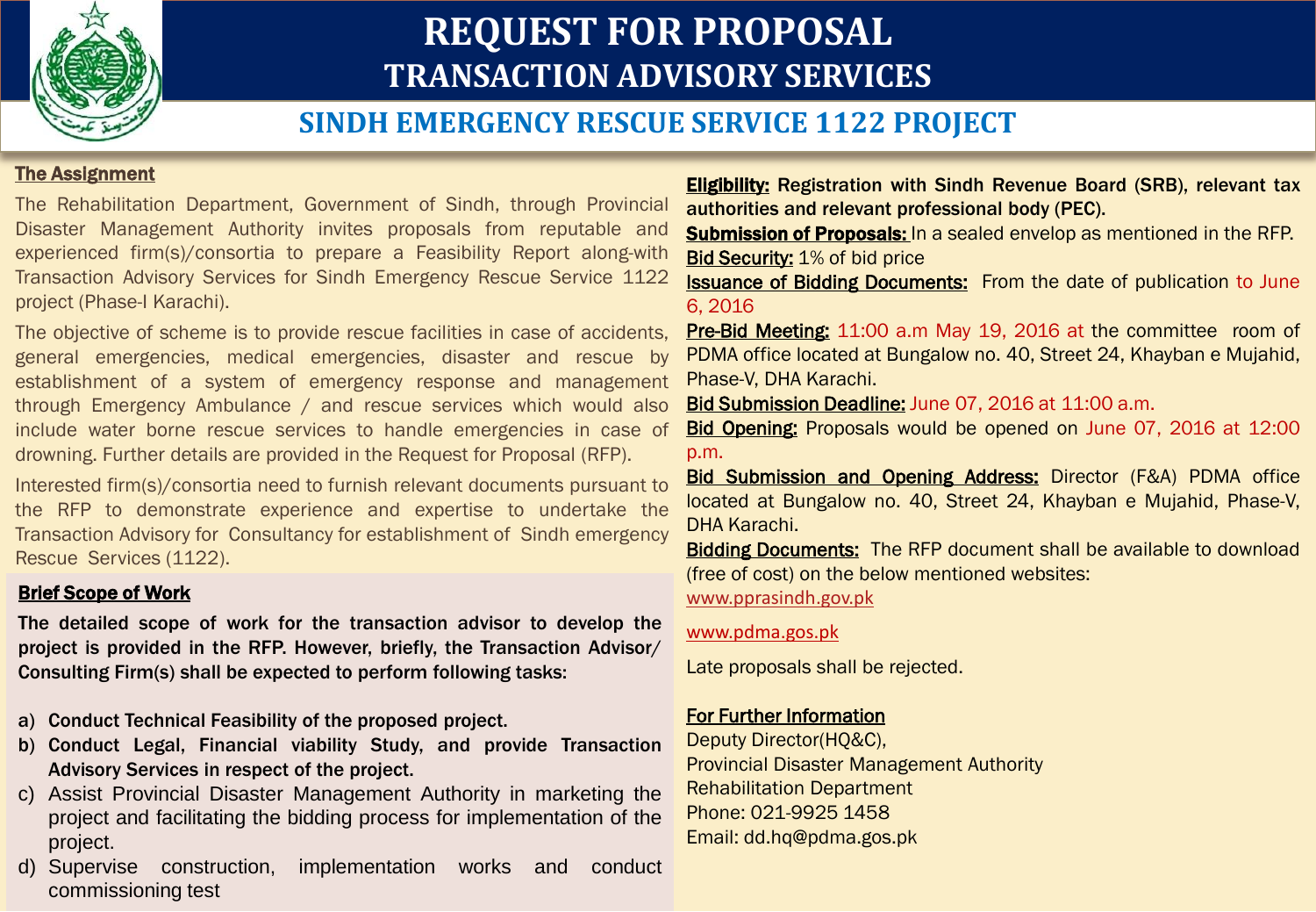



## سنڌ ايمرجنسي ريسڪيو سروس 1122 پروجيڪٽ

# ذميواري

سنڌ حڪومت جو ريهيبليٽيشن ڊپارٽمينٽ پراونشل ڊزاسٽر مئنيجمينٽ اٿارٽي ذريعي ساک وارين ۽ تجربيڪار فرمن/ڪنسورشيمر سنڌ ايمرجنسي ريسڪيو سروس 1122 پروجيڪٽ (فيز-ا ڪراچي) لاءِ ٽرانزيڪشن ايڊوائيزري سروسز سان گڏ فزيبليٽي رپورٽ تيار ڪرڻ لاءِ پروپوزل گهرائجي ٿو.

انهيءَ اسڪيم جو مقصد حادثن. عامر هنگامي حالتن. ميڊيڪل ايمرجنسي ۽ ڊزاسٽر جي موقعن تي ماڻهن کي بچائڻ ۽ مشڪلاتن مان ڪڍڻ لاءِ ايمرجنسي ايمبولينس/بچائڻ وارين ڪوششن ذريعي هنگامي بنياد تي مدد ڪرڻ ۽ انتظام ڪرڻلاءِ هڪ سسٽم ٺاهڻ آهي. جنهن ۾ پاڻيءَ ۾ ڦاٿل ماڻهن جي مدد ڪرڻلاءِ ڪوششون ڪرڻ بـ شامل آهي تـ جيئن ڪنهن جي بـ بڏڻ جي صورت ۾ هنگامي ڪوششن ذريعي کيس بچائي سگهجي.ان سلسلي ۾ وڌيڪ تفصيل پروپوزلز لاءِ گذارش (RFT) ۾ ڏنل آهن. دلچسپي رکندڙ فرمن/ڪنسورشيم کي گهرجي تراهي RFT موجب گهربل دستاويز تيار ڪن ترجيئن سنڌ ايمرجنسي ريسڪيو سروسز (1122) ٺاهڻ لاءِ ٽرانزيڪشن ايڊوائيزري وارو ڪم شروع ڪرڻ واسطي تجربي يا مهارت جو مظاهرو ڪري سگهجي. ڪم جو مختصر دائرو

پروجيڪٽ جي ڊولپمينٽ واسطي ٽرانزيڪشن ايڊوائيزر لاءِ ڪر جو تفصيلي دائرو آر ايف پي ۾ مهيا ڪيل آهي. تنهن هرندي بہ ختصر طور تي. ٽرانزيڪشن ايڊوائيزر/ڪنسلٽنگ فرمون هيٺين ذميدارين کی ادا ڪري سگهن ٿيون:

اي) تجويز ڪيل پروجيڪٽ جي ٽيڪنيڪل فزيبلٽي شروع ڪرڻ. بي) قانوني، مالياتي گهرجن جي مطابق پروجيڪٽ اختيارن کي انهي رٿا جي سلسلي ۾ ٽرانزيڪشن ايڊوائيزري سروسز مهيا ڪرڻ. سي) دلچسپي وٺندڙ سيڙپ ڪندڙ لاءِ ان رٿا ۾ مارڪيٽنگ جي سلسلي ۾ پراونشل ڊزاسٽر مٽنيجمينت آلارٽي جي مدد ڪرڻ ۽ پروجيڪٽ تي رٿا جي واڪ جي طريق ڪار تي عمل ڪرڻ جي سلسلي ۾ انتظامر ڪرڻ. ڊي) تعميراتي ڪم جي نگراني ڪرڻ. ڪم تي عملدر آمد ڪرائڻ ۽ ٽيسٽون وغيره ڪرائڻ.

اهليت: سنڌ روينيو بورڊ (SRB) واسطيدار ٽيڪس اختيارين ۽ واسطيدار پيش وران ادارن (PEC) وٽ رجسٽريشن.

تجویزون اماٹن: جیئن آر ایف پی ۾ ڄاڻايل آهي تنهن مطابق سيل مهر ٿيل لفافي ۾ اماڻڻ

واڪ سيڪيورٽي: واڪ قيمت جو 1%

واڪ دستاويزن کي جاري ڪرڻ: شاعت واري تاريخ کان وٺي 06 جون. 2016 تائين.

راڪ کان اڳ گڏجاڻي: 19 مئي، 2016 صبح 11 رڳي ڪميٽي روم PDMA آفيس راقع بنگلر نمبر. 40 گهٽي نمبر. 24 خيابان مجاهد فيز -V، DHA ڪراچي.

واڪ اماڻڻ جي آخري تاريخ: 07 جون, 2016 صبح 11 وڳي.

واڪ کولڻ: پرويوزل 07 جون, 2016 منجهند 12 وڳي کوليا ويندا.

واڪ اماڻڻ ۽ کولڻ جي ائڊريس: ڊائريڪٽر (PDMA (F&A آفيس راقع بنگلر نمبر . 40 گهٽي نمبر . 24 خيابان مجاهد فيز -V، DHA ڪراچي.

واڪ دستاويز : RFP دستاويز هيٺ ڄاڻايل ويب سائٽ تان ڊائون لوڊ ڪري مفت ۾ حاصل ڪري سگهجن ٿا.

www.pdma.gos.pk,www.pprasingh.gov.pk

دير سان آيل پروپوزل رد ڪيا ويندا.

و ٿيڪ معلومات لاءِ ڊيٽي ڊائريڪٽر (HQ&C). پراونشل ڊزاسٽر مئنيجمينٽ اٿآرٽي ريهيبليٽيشن ڊپارٽمينٽ فون: 021-99251458.pk. ای میل: dd.hq@pdma.gos.pk

INF/KRY 2091/16